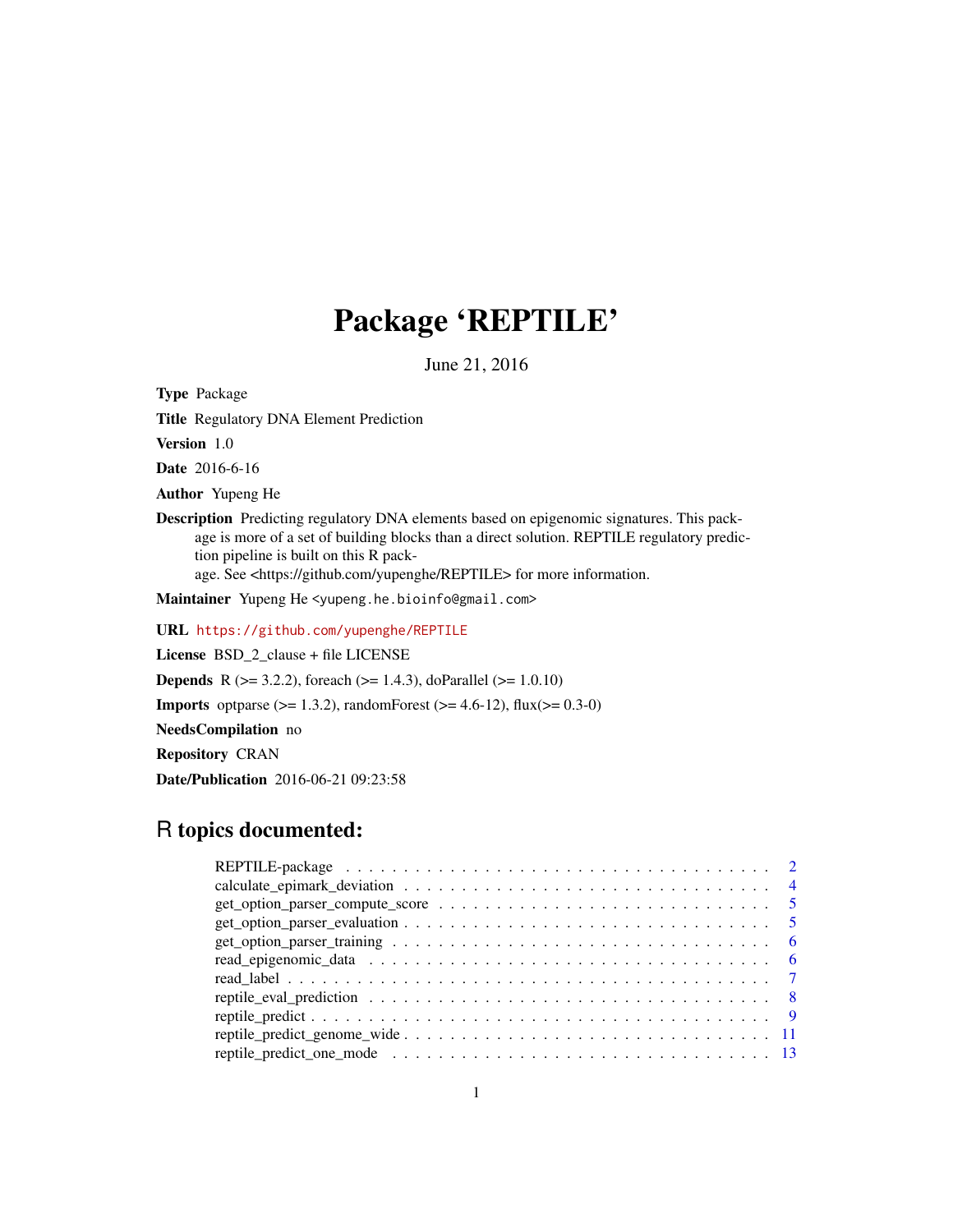<span id="page-1-0"></span>

REPTILE-package *Regulatory Element Prediction*

#### Description

Predicting DNA regulatory elements based on epigenomic signatures. This package is more of a set of building blocks than a direct solution. REPTILE regulatory prediction pipeline is built on this R package. Please check the url below for details:

<https://github.com/yupenghe/REPTILE>

#### Details

Accurate enhancer identification is critical for understanding the spatiotemporal transcriptional regulation during development as well as the functional impact of disease-related non-coding genetic variants. REPTILE is a algorithm to identify the precise location of enhancers by integrating histone modification data and base-resolution DNA methylation profiles.

REPTILE was designed based on three observations: 1) regions that are differentially methylated (or differentially methylated regions, DMRs) across diverse cell and tissue types strongly overlap with enhancers. 2) With base-resolution DNA methylation data, the boundaries of DMRs can be accurately defined, circumventing the difficulty of determining enhancer boundaries. 3) DMR size is often smaller (~500bp) than known enhancers, known negative regions (regions with no observable enhancer activity) and genomic windows used in enhancer prediction  $(\sim 2kb)$ , all of which we termed as "query regions". Together with the association between transcription factor binding and DNA methylation level, DMRs may serve as high-resolution enhancer candidates and capture the local epigenomic patterns that would otherwise be averaged/washed out in analysis focusing on the query regions.

Running REPTILE involves four major steps. First, to identify DMRs, we compared the methylomes of target sample (where putative enhancers will be generated) and several other samples with different cell/tissue types (as reference). In the next step, input files for REPTILE are prepared, which store the information of query regions, DMRs and the epigenomic data. Taking these inputs, REPTILE represents each DMR or query region as a feature vector, where each element corresponds to either intensity or intensity deviation of one epigenetic mark. Intensity deviation is defined as the intensity in target sample subtracted by the mean intensity in reference samples (i.e. reference epigenome) and it captures the tissue-specificity of each epigenetic mark. In the third step, based on the feature vectors of known enhancers and negative regions as well as the feature vectors of the DMRs within them, we trained an enhancer model, containing two random forest classifiers, which respectively predict enhancer activities of query regions and DMRs. In the last step, REPTILE uses the enhancer model to calculate enhancer confidence scores for DMRs and query regions, based on which the final predictions are made.

The two key concepts on REPTILE are: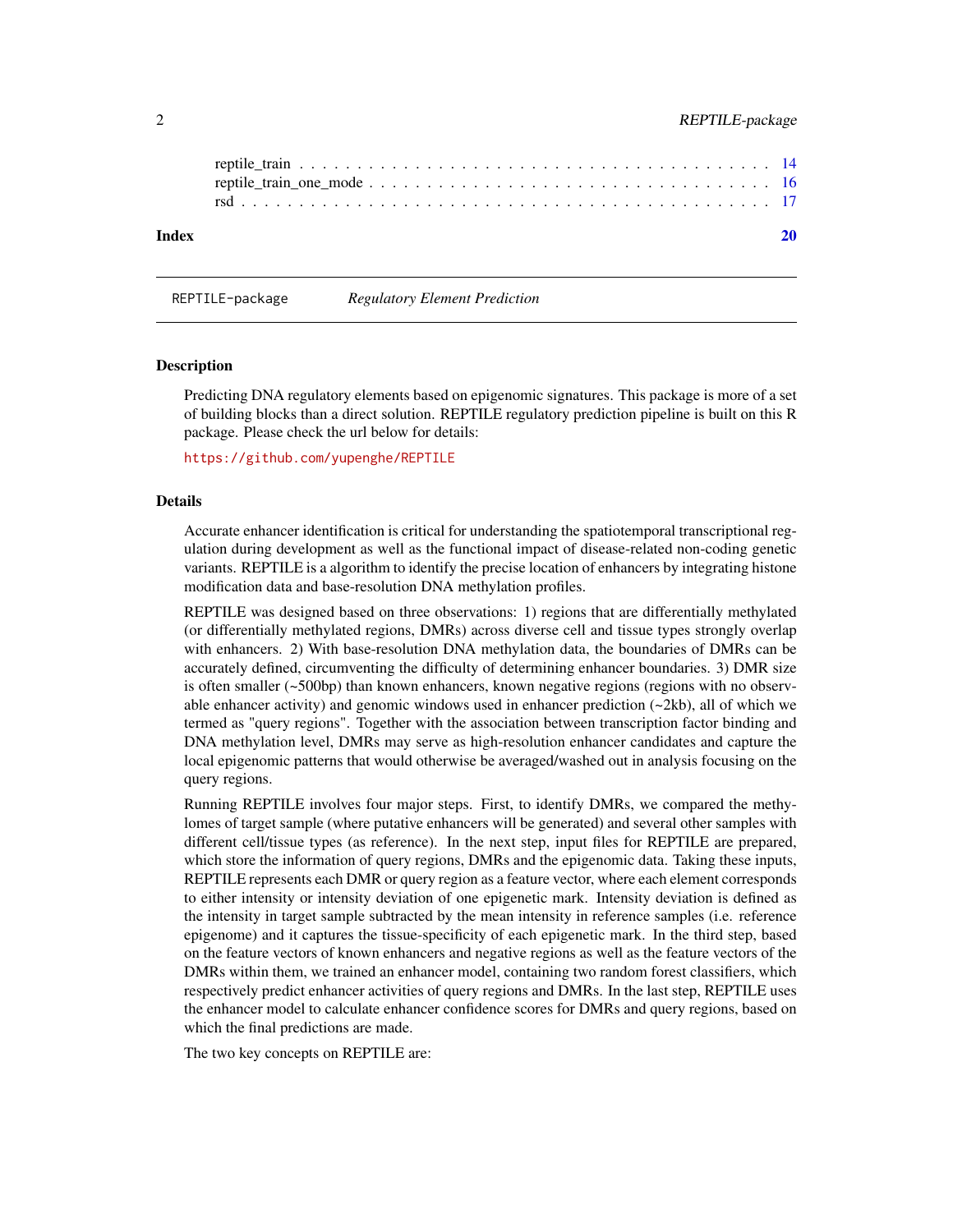# REPTILE-package 3

- Query regions known enhancers, known negative regions and genomic windows used for enhancer prediction
- DMRs differentially methylated regions

In REPTILE, DMRs are used as high-resolution candidates to capture the fine epigenomic signatures in query regions.

#### Author(s)

Yupeng He

Maintainer: Yupeng He <yupeng.he.bioinfo@gmail.com>

#### References

He, Yupeng et al., *REPTILE: Regulatory Element Prediction based on TIssue-specific Local Epigenetic marks*, in preparation

#### Examples

```
library("REPTILE")
data("rsd")
## Training (needs a few minutes and ~1.8 Gb memory)
reptile.model <- reptile_train(rsd$training_data$region_epimark,
                                rsd$training_data$region_label,
                                rsd$training_data$DMR_epimark,
                                rsd$training_data$DMR_label,
                               ntree=50)
## Prediction
## - REPTILE
pred <- reptile_predict(reptile.model,
                        rsd$test_data$region_epimark,
                        rsd$test_data$DMR_epimark)
## - Random guessing
pred_guess = runif(length(pred$D))
names(pred_guess) = names(pred$D)
## Evaluation
res_reptile <- reptile_eval_prediction(pred$D,
                                        rsd$test_data$region_label)
res_guess <- reptile_eval_prediction(pred_guess,
                                      rsd$test_data$region_label)
## - Print AUROC and AUPR
cat(paste0("REPTILE\n",
           " AUROC = ",round(res_reptile$AUROC,digit=3),
           "\n",
           " AUPR = ",round(res_reptile$AUPR,digit=3))
    ,"\langle n" \ranglecat(paste0("Random guessing\n",
           " AUROC = ",round(res_guess$AUROC,digit=3),
           "\n",
```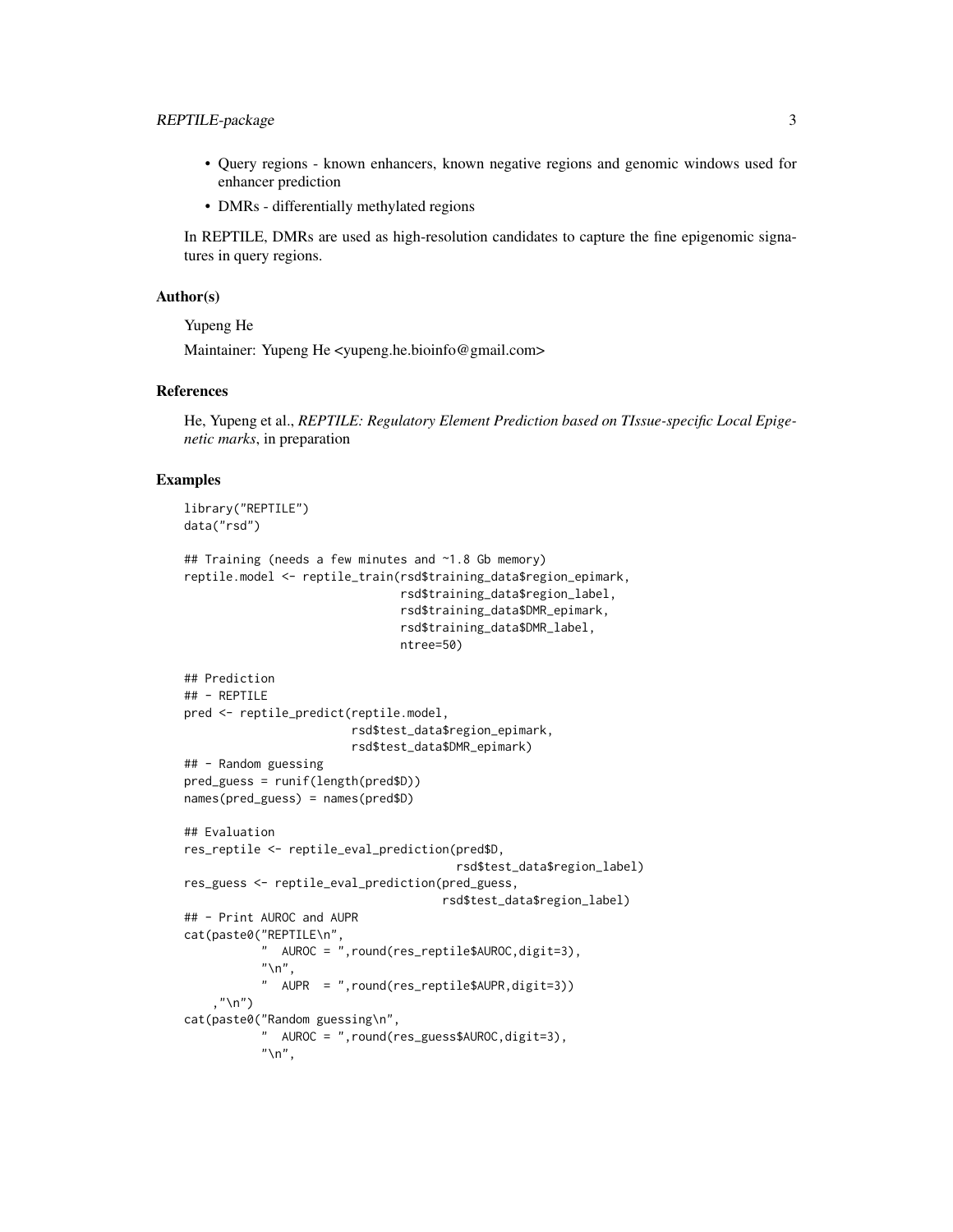```
AUPR = ",round(res_guess$AUPR,digit=3))
,"\n\langle n" \rangle
```
calculate\_epimark\_deviation

*Internal - calculating intensity deviation feature*

# Description

Internal function used to calculate the intensity deviation features. It is based on the epigenomic signatures of a given region in target sample, where prediction will be generated, and reference samples. Intensity deviation is defined as the intensity in target sample subtracted by the mean intensity in reference samples (i.e. reference epigenome) and it captures the tissue-specificity of each epigenetic mark.

#### Usage

```
calculate_epimark_deviation(data_info, x, query_sample,
                            ref_sample = NULL)
```
# Arguments

| data_info    | data. frame instance generated by reading data information file specifying the<br>samples and marks used in the analysis. The data frame includes at least two<br>columns named "sample" and "mark", corresponding to the samples and marks<br>included.                                                                                           |
|--------------|----------------------------------------------------------------------------------------------------------------------------------------------------------------------------------------------------------------------------------------------------------------------------------------------------------------------------------------------------|
| X            | data.frame instance generated by reading epimark file. The first four columns<br>of the data.frame are "chr", "start", "end" and "id" of each region in the epimark<br>file. The rest columns contain values of epigenetic marks in samples as specified<br>in data info and column names are under MARK SAMPLE format, such as<br>"H3K4me1 mESC". |
| query_sample | name of the target sample                                                                                                                                                                                                                                                                                                                          |
| ref_sample   | a vector of names of the reference sample $(s)$                                                                                                                                                                                                                                                                                                    |

# Value

data.frame instance containing intensity deviation values of each mark

# Author(s)

Yupeng He <yupeng.he.bioinfo@gmail.com>

## See Also

[read\\_epigenomic\\_data](#page-5-1)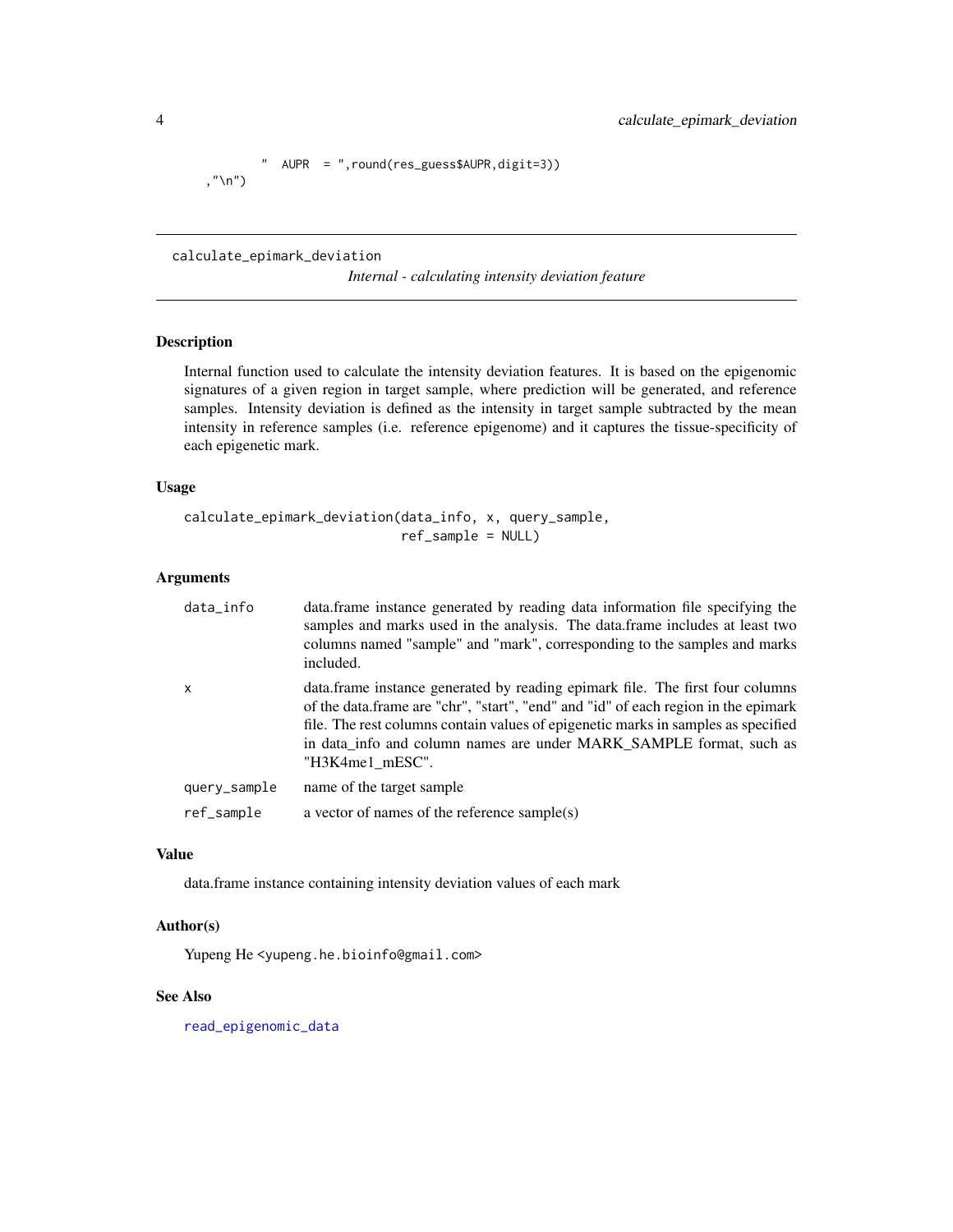<span id="page-4-0"></span>get\_option\_parser\_compute\_score *Internal - parsing options for REPTILE\_compute\_score.R*

# Description

Internal function used to parsing options for "REPTILE\_compute\_score.R" script in the REPTILE enhancer prediction pipeline:

<https://github.com/yupenghe/REPTILE>

#### Usage

get\_option\_parser\_compute\_score()

#### Value

An instance of the OptionParser class.

# Author(s)

Yupeng He <yupeng.he.bioinfo@gmail.com>

get\_option\_parser\_evaluation

*Internal - parsing options for REPTILE\_evaluate\_prediction.R*

# Description

Internal function used to parsing options for "REPTILE\_evaluate\_prediction.R" script in the REP-TILE enhancer prediction pipeline:

<https://github.com/yupenghe/REPTILE>

#### Usage

```
get_option_parser_evaluation()
```
# Value

An instance of the OptionParser class.

### Author(s)

Yupeng He <yupeng.he.bioinfo@gmail.com>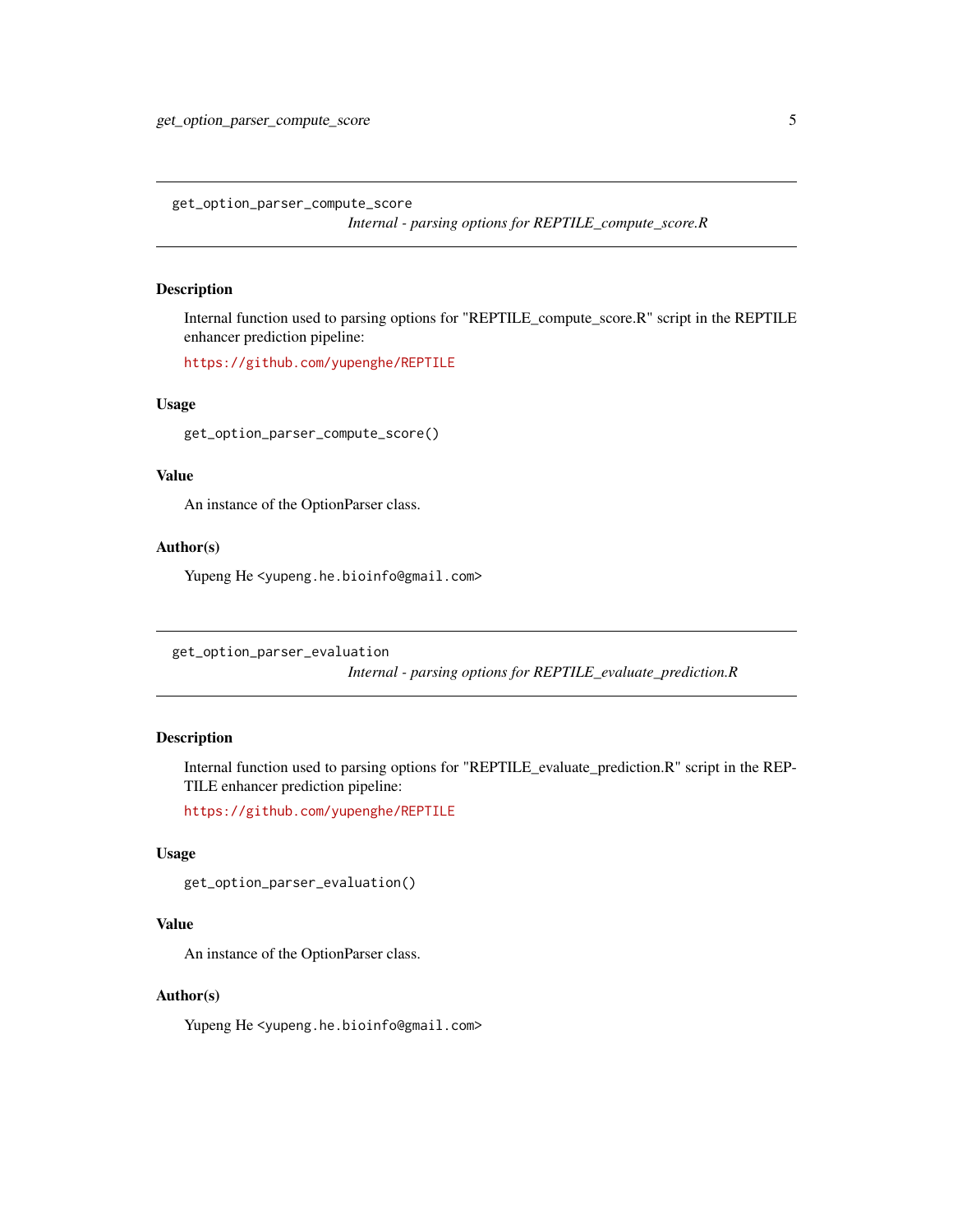```
get_option_parser_training
```
*Internal - parsing options for REPTILE\_train.R*

#### Description

Internal function used to parsing options for "REPTILE\_train.R" script in the REPTILE enhancer prediction pipeline:

<https://github.com/yupenghe/REPTILE>

#### Usage

get\_option\_parser\_training()

## Value

An instance of the OptionParser class.

#### Author(s)

Yupeng He <yupeng.he.bioinfo@gmail.com>

<span id="page-5-1"></span>read\_epigenomic\_data *Reading epigenomic data from epimark file*

## Description

Function to read epimark file from disk and generate data.frame instance. It is used to read epigenomic data from file on disk and generate the input data.frame instance to fuel the model training, prediction and other following steps. Epimark file is a tab-separated file with a header. The first four columns are "chr", "start", "end" and "id", specifying the chromosome, start, end and id of regions. Each of the remaining columns contain values of one epigenetic mark in one sample (condition, cell or tissue type, etc) and the column name follows "MARK\_SAMPLE" format, such as "H3K4me1\_mESC".

# Usage

```
read_epigenomic_data(data_info, epimark_file, query_sample,
                    ref_sample = NULL, incl_dev = T)
```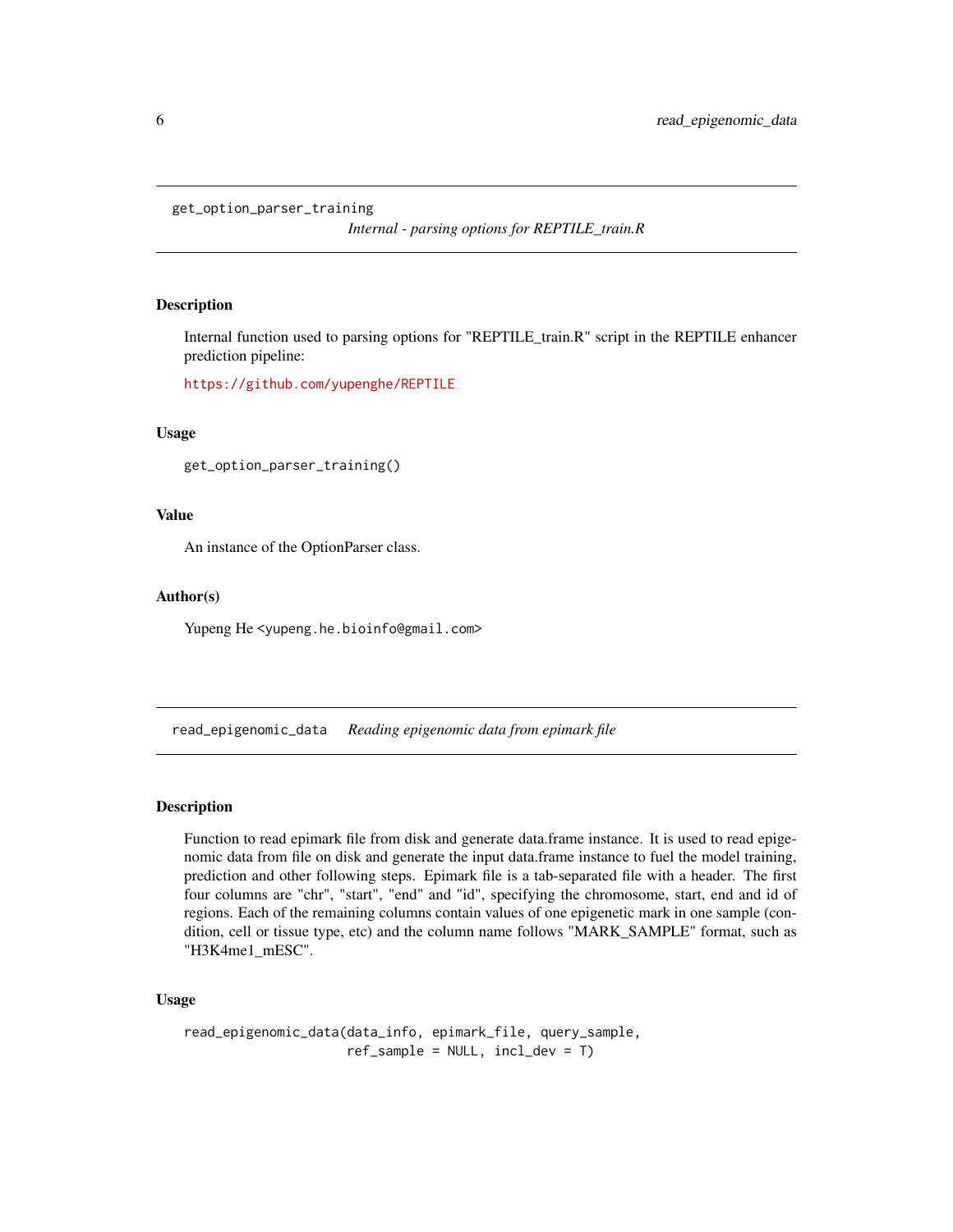#### <span id="page-6-0"></span>read\_label 7

#### Arguments

| data_info    | data. frame generated by reading data information file specifying the samples<br>and marks used in the analysis. The data frame includes at least two columns<br>named "sample" and "mark", corresponding to the samples and marks included.                                                               |
|--------------|------------------------------------------------------------------------------------------------------------------------------------------------------------------------------------------------------------------------------------------------------------------------------------------------------------|
| epimark_file | name of epimark file.                                                                                                                                                                                                                                                                                      |
| query_sample | name of the target sample                                                                                                                                                                                                                                                                                  |
| ref_sample   | a vector of names of the reference sample(s)                                                                                                                                                                                                                                                               |
| incl dev     | logical value indicates whether to calculate the intensity deviation feature. In-<br>tensity deviation is defined as the intensity in target sample subtracted by the<br>mean intensity in reference samples (i.e. reference epigenome) and it captures<br>the tissue-specificity of each epigenetic mark. |

#### Value

data.frame instance containing intensity and intensity deviation values of each mark for each region

### Author(s)

Yupeng He <yupeng.he.bioinfo@gmail.com>

#### See Also

[read\\_label](#page-6-1)

<span id="page-6-1"></span>read\_label *Reading labels of regions from label file*

#### Description

Function to read epimark file from disk and generate data.frame instance. It is used to read epigenomic data from file on disk and generate the input data.frame instance to fuel the model training, prediction and other following steps. Label file is a tab-separated file with a header. The first column contains the id of each region. The second or more columns specify whether a certain region is enhancer (1) or not (0) in a specific sample. Each of these columns corresponds to one sample and the name of the column is the sample name.

#### Usage

read\_label(label\_file, query\_sample)

### Arguments

| label file   | name of label file on disk                                                |
|--------------|---------------------------------------------------------------------------|
| query_sample | $name(s)$ of sample(s), in which you would like to have label information |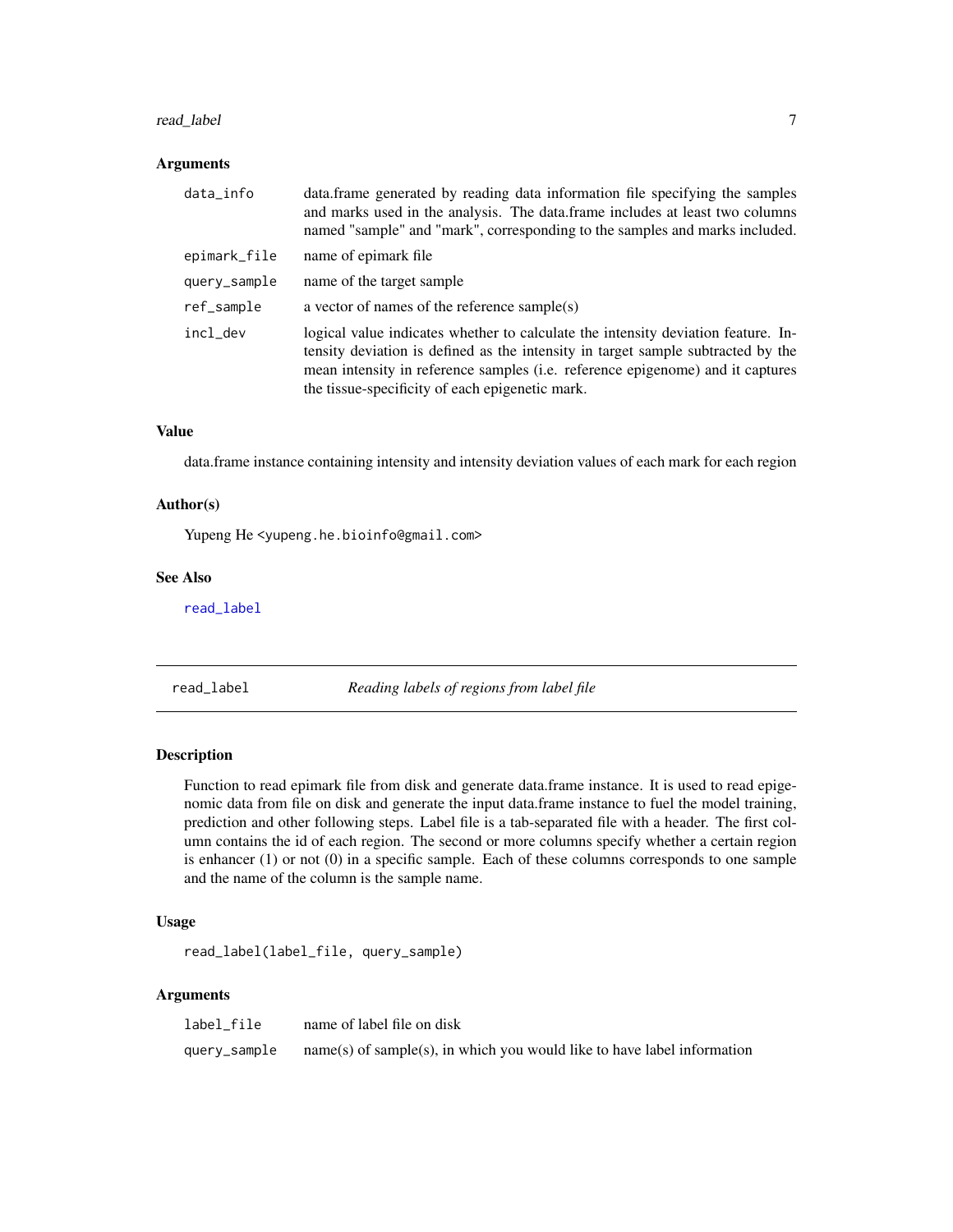<span id="page-7-0"></span>an data.frame instance containing label of each region in query samples The possible values and their meanings of a label are:

NA - unknwon (will be ignored)

0 - not enhancer

1 - enhancer

# Author(s)

Yupeng He <yupeng.he.bioinfo@gmail.com>

# See Also

[read\\_epigenomic\\_data](#page-5-1)

reptile\_eval\_prediction

*Evaluating the prediction results*

# Description

Function used to evaluate the predictions by comparing enhancer scores from reptile\_predict or reptile\_predict\_genome\_wide and the correct labels. Area under the Receiver Operating Characteristic (ROC) curve (AUROC) and Area under the Precision-Recall curve (AUPR) will be calculated.

# Usage

reptile\_eval\_prediction(predictions,annotations)

# Arguments

| predictions | vector of enhancer scores for regions. The name of each value (score) corre-<br>sponds to the id of the region.                                                                                                                          |
|-------------|------------------------------------------------------------------------------------------------------------------------------------------------------------------------------------------------------------------------------------------|
| annotations | vector of labels for regions with the same length as predictions. The name of<br>each value (label) corresponds to the id of the region. Only two values are<br>allowed in annotations: 0 (negative) and 1 (positive). No NA is allowed. |

#### Value

A list containing two numbers

| AUROC | Area under the Receiver Operating Characteristic (ROC) curve |
|-------|--------------------------------------------------------------|
| AUPR  | Area under the Precision-Recall curve                        |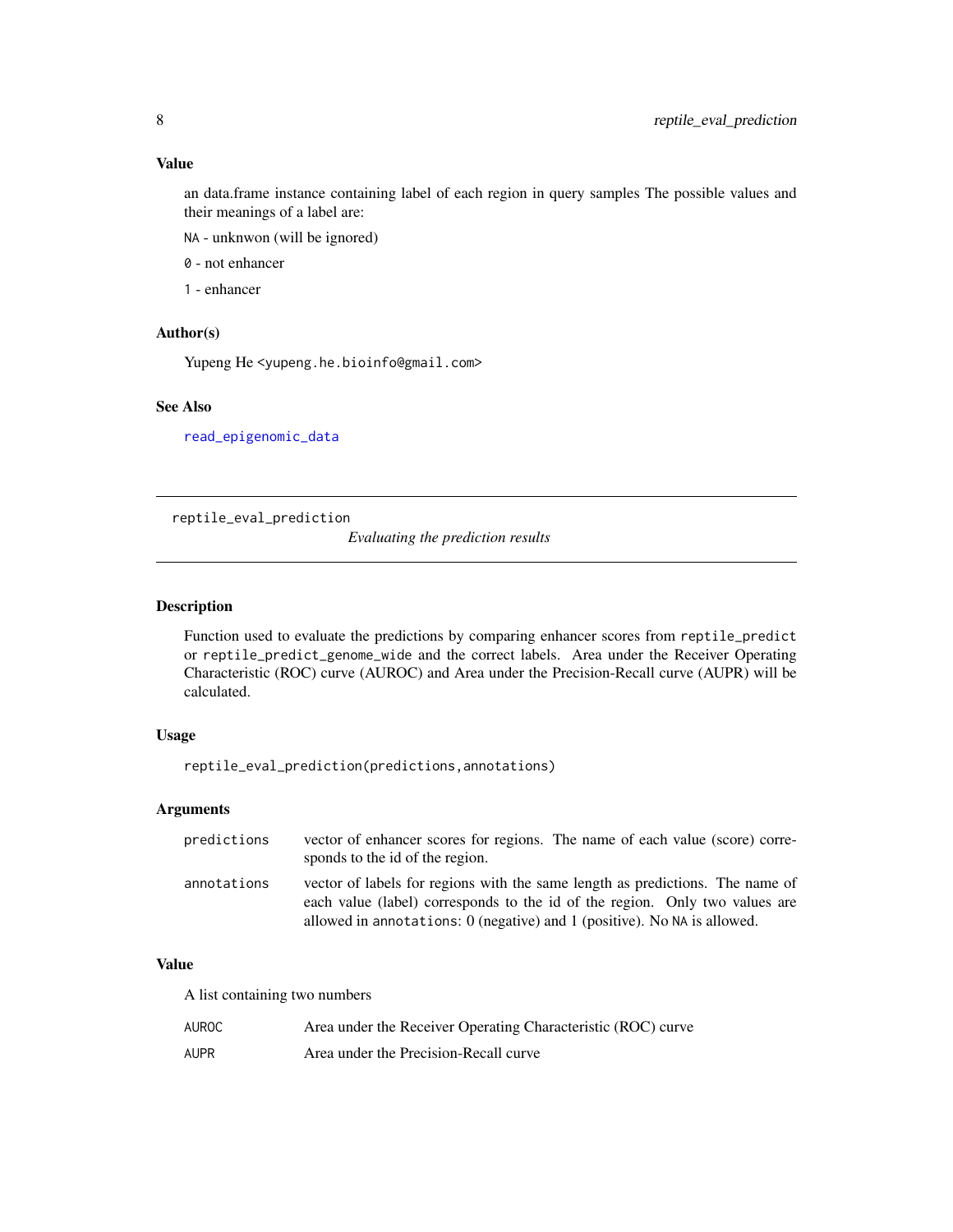# <span id="page-8-0"></span>reptile\_predict 9

#### Author(s)

Yupeng He <yupeng.he.bioinfo@gmail.com>

#### See Also

[reptile\\_predict](#page-8-1), [reptile\\_predict\\_genome\\_wide](#page-10-1)

#### Examples

```
library("REPTILE")
data("rsd")
## Training
rsd_model <- reptile_train(rsd$training_data$region_epimark,
                            rsd$training_data$region_label,
                            rsd$training_data$DMR_epimark,
                            rsd$training_data$DMR_label,
                            ntree=50)
## Prediction
## - REPTILE
pred <- reptile_predict(rsd_model,
                         rsd$test_data$region_epimark,
                         rsd$test_data$DMR_epimark)
## - Random guessing
pred_guess = runif(length(pred$D))
names(pred_guess) = names(pred$D)
## Evaluation
res_reptile <- reptile_eval_prediction(pred$D,
                                        rsd$test_data$region_label)
res_guess <- reptile_eval_prediction(pred_guess,
                                      rsd$test_data$region_label)
## - Print AUROC and AUPR
cat(paste0("REPTILE\n",
           " AUROC = ",round(res_reptile$AUROC,digit=3),
           "\n",
           " AUPR = ",round(res_reptile$AUPR,digit=3))
    ,"\n\langle n" \ranglecat(paste0("Random guessing\n",
           " AUROC = ",round(res_guess$AUROC,digit=3),
           "\n",
           " AUPR = ",round(res_guess$AUPR,digit=3))
   ,"\n\langle n" \rangle
```
<span id="page-8-1"></span>reptile\_predict *Predicting enhancer activity of given regions*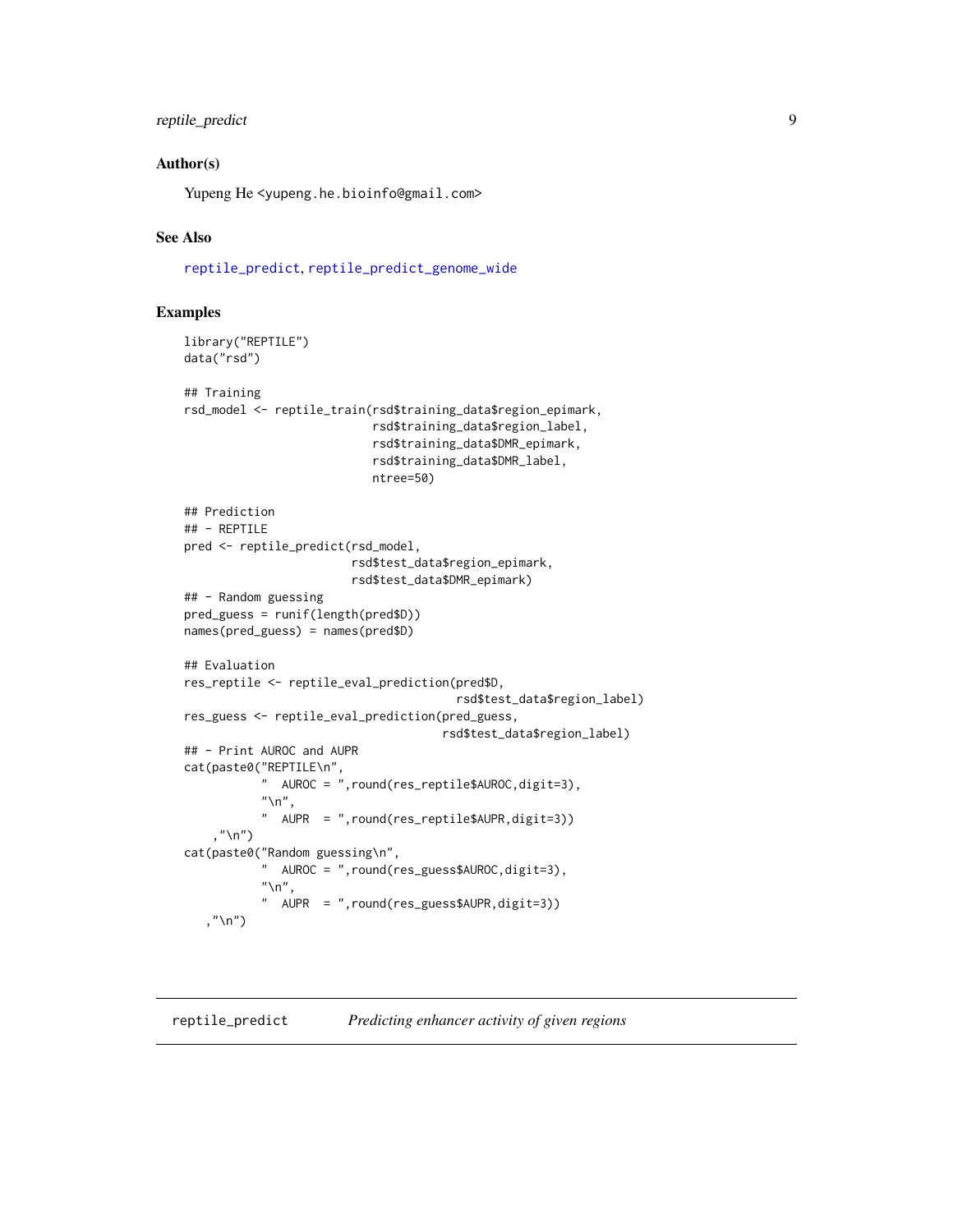# <span id="page-9-0"></span>Description

Predicting enhancer activities of query regions based on the enhancer model from reptile\_train in training step. This function calculates the combined enhancer score for each query region (given region) as the maximum among the score of whole query region and the scores of DMRs within it. This function is for generating genome-wide enhancer predictions.

#### Usage

```
reptile_predict(reptile_model,
                epimark_region,
                epimark_DMR = NULL,
                family = "randomForest")
```
## Arguments

| reptile_model | Enhancer model from reptile_train. It is a list containing two objects of class<br>random Forest or glm when family is set to be "Logistic"                         |
|---------------|---------------------------------------------------------------------------------------------------------------------------------------------------------------------|
|               | epimark_region data.frame instance from read_epigenomic_data, which containing intensity and<br>intensity deviation values of each mark for each query region       |
| epimark_DMR   | data.frame instance from read_epigenomic_data, which containing intensity and<br>intensity deviation values of each mark for each DMR                               |
| family        | classifier family used in the enhancer model<br>Default: RandomForest<br>Classifiers available:<br>- RandomForest: random forest<br>- Logistic: logistic regression |

# Value

A list containing three vectors

| - D        | Combined enhancer score of each query region |
|------------|----------------------------------------------|
| R          | Enhancer score of each query region          |
| <b>DMR</b> | Enhancer score of each DMR                   |

# Author(s)

Yupeng He <yupeng.he.bioinfo@gmail.com>

# See Also

```
reptile_predict_genome_wide
reptile_train
read_epigenomic_data
read_label
```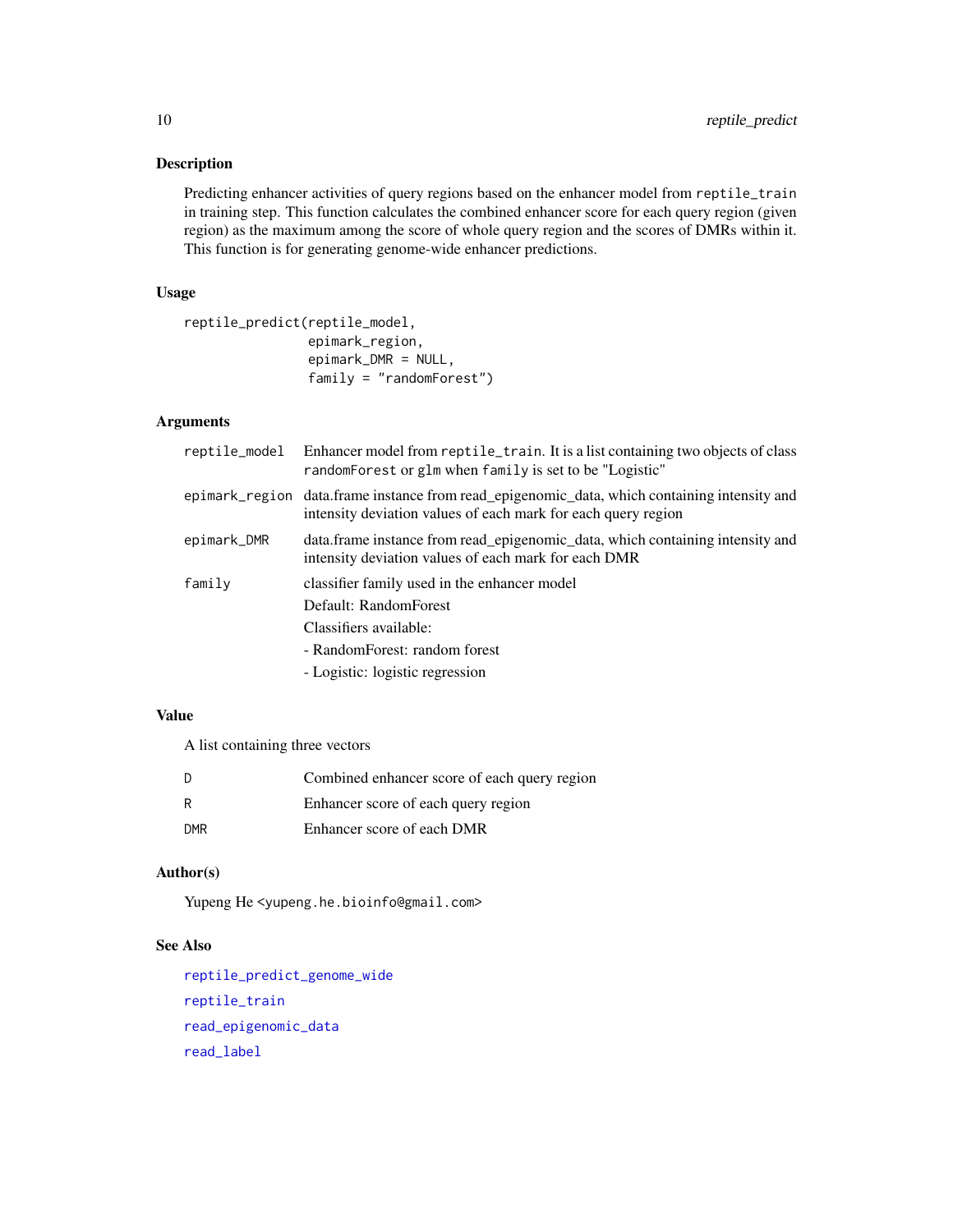#### <span id="page-10-0"></span>Examples

```
library("REPTILE")
data("rsd")
## Training
rsd_model <- reptile_train(rsd$training_data$region_epimark,
                            rsd$training_data$region_label,
                            rsd$training_data$DMR_epimark,
                            rsd$training_data$DMR_label,
                            ntree=50)
## Prediction
## - REPTILE
pred <- reptile_predict(rsd_model,
                         rsd$test_data$region_epimark,
                         rsd$test_data$DMR_epimark)
## - Random guessing
pred_guess = runif(length(pred$D))
names(pred_guess) = names(pred$D)
## Evaluation
res_reptile <- reptile_eval_prediction(pred$D,
                                        rsd$test_data$region_label)
res_guess <- reptile_eval_prediction(pred_guess,
                                      rsd$test_data$region_label)
## - Print AUROC and AUPR
cat(paste0("REPTILE\n",
           " AUROC = ",round(res_reptile$AUROC,digit=3),
           "\n",
           " AUPR = ",round(res_reptile$AUPR,digit=3))
    ,"\n\langle n" \ranglecat(paste0("Random guessing\n",
           " AUROC = ",round(res_guess$AUROC,digit=3),
           "\n",
           " AUPR = ",round(res_guess$AUPR,digit=3))
   ,"\n\langle n" \rangle
```
<span id="page-10-1"></span>reptile\_predict\_genome\_wide *Predicting enhancer activity*

#### Description

Predicting enhancer activities of query regions based on the enhancer model from reptile\_train in training step. This function calculates the enhancer scores of DMRs and query regions. It does not try to generate combined enhancer scores.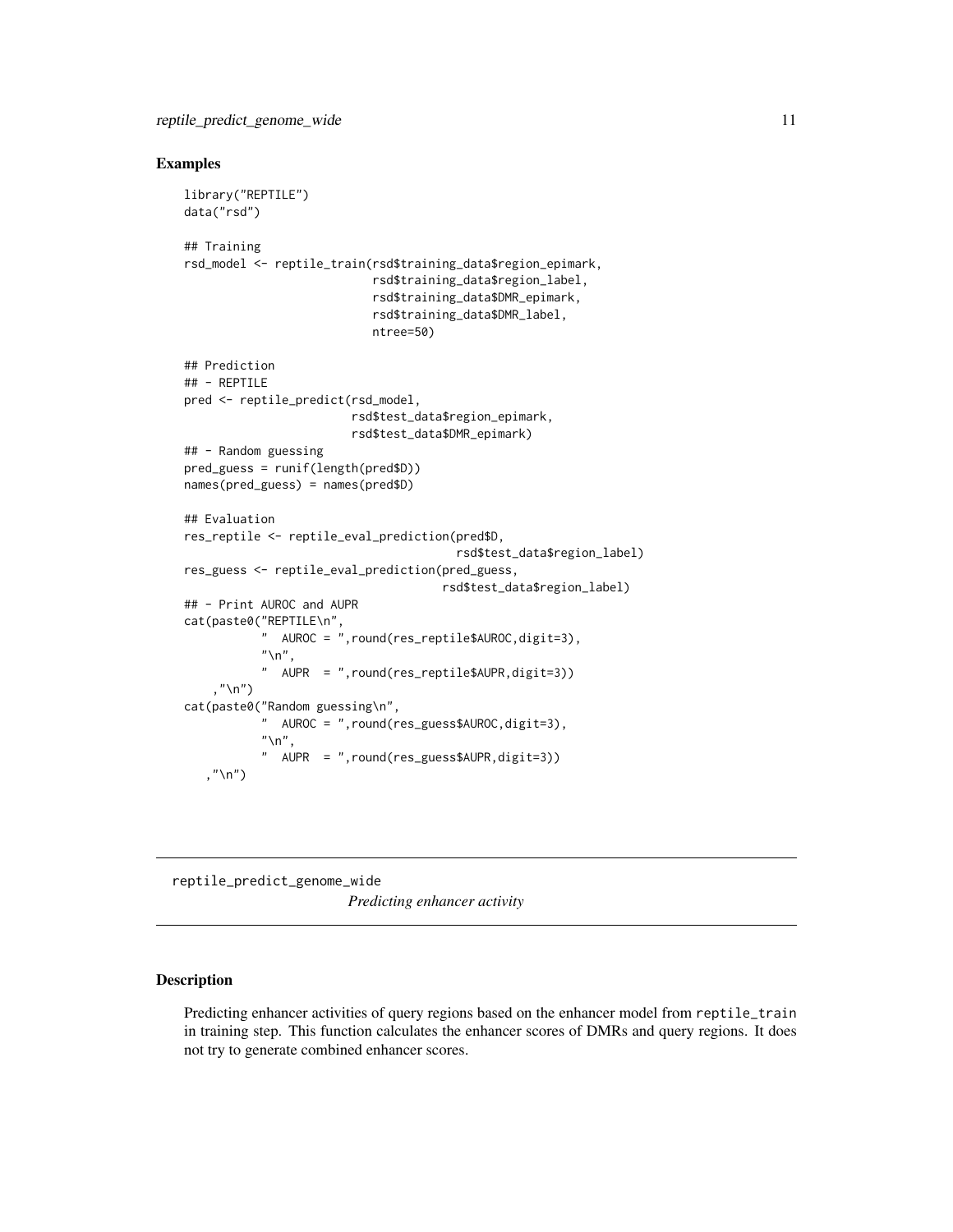# <span id="page-11-0"></span>Usage

```
reptile_predict_genome_wide(reptile_model,
                            epimark_region,
                            epimark_DMR = NULL,
                            family = "randomForest")
```
# Arguments

| reptile_model | Enhancer model from reptile_train. It is a list containing two objects of class<br>randomForest or glm when family is set to be "Logistic"                    |
|---------------|---------------------------------------------------------------------------------------------------------------------------------------------------------------|
|               | epimark_region data.frame instance from read_epigenomic_data, which containing intensity and<br>intensity deviation values of each mark for each query region |
| epimark_DMR   | data. frame instance from read_epigenomic_data, which containing intensity and<br>intensity deviation values of each mark for each DMR                        |
| family        | classifier family used in the enhancer model                                                                                                                  |
|               | Default: RandomForest                                                                                                                                         |
|               | Classifiers available:                                                                                                                                        |
|               | - RandomForest: random forest                                                                                                                                 |
|               | - Logistic: logistic regression                                                                                                                               |

#### Value

A list containing two vectors

| R          | Enhancer score of each query region |
|------------|-------------------------------------|
| <b>DMR</b> | Enhancer score of each DMR          |

# Author(s)

Yupeng He <yupeng.he.bioinfo@gmail.com>

#### See Also

[reptile\\_predict](#page-8-1) [reptile\\_train](#page-13-1) [read\\_epigenomic\\_data](#page-5-1) [read\\_label](#page-6-1)

# Examples

```
library("REPTILE")
data("rsd")
```
## Training rsd\_model <- reptile\_train(rsd\$training\_data\$region\_epimark, rsd\$training\_data\$region\_label, rsd\$training\_data\$DMR\_epimark,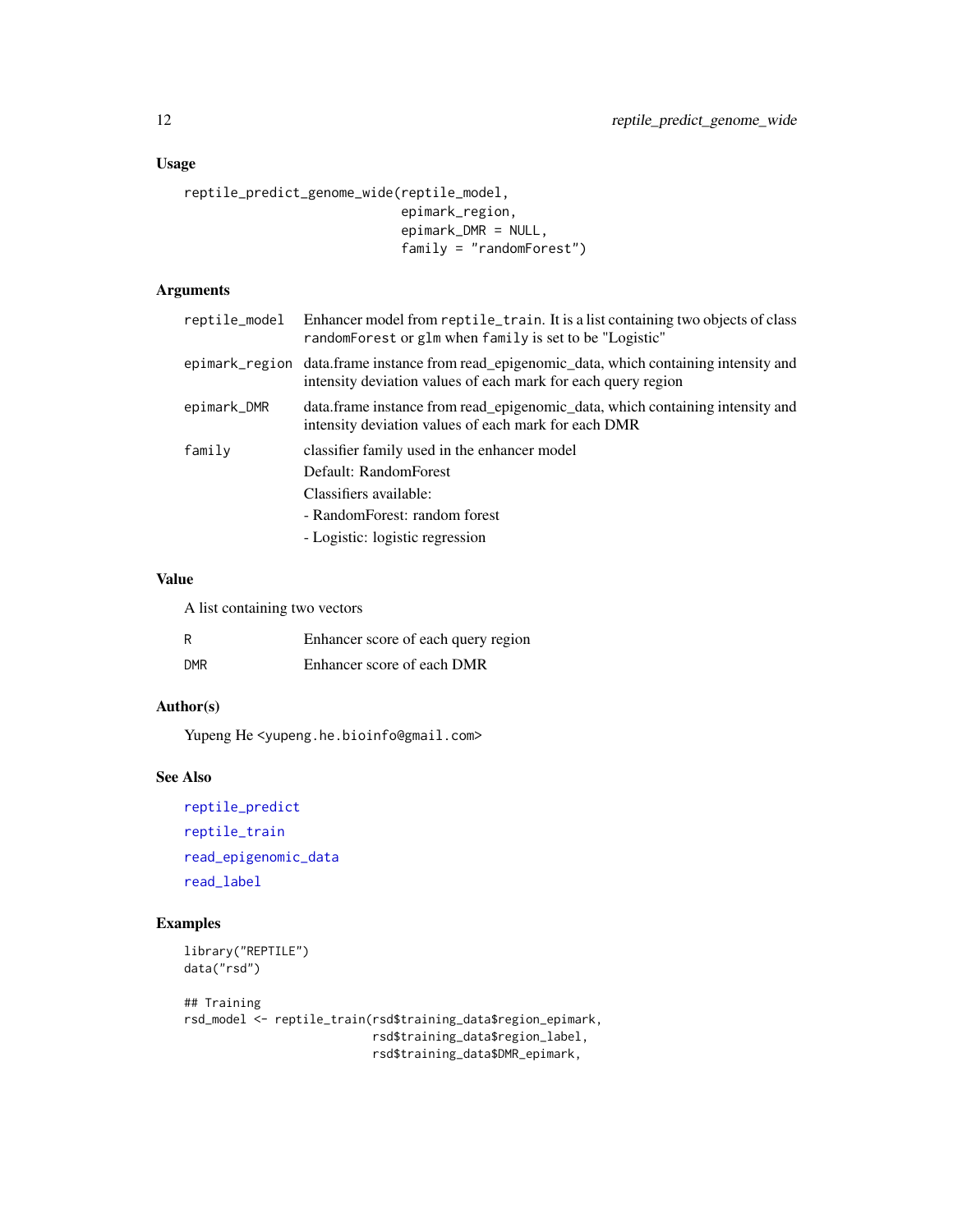```
rsd$training_data$DMR_label,
                             ntree=50)
## Prediction
## - REPTILE
pred <- reptile_predict(rsd_model,
                         rsd$test_data$region_epimark,
                         rsd$test_data$DMR_epimark)
## - Random guessing
pred_guess = runif(length(pred$D))
names(pred_guess) = names(pred$D)
## Evaluation
res_reptile <- reptile_eval_prediction(pred$D,
                                          rsd$test_data$region_label)
res_guess <- reptile_eval_prediction(pred_guess,
                                       rsd$test_data$region_label)
## - Print AUROC and AUPR
cat(paste0("REPTILE\n",
           " AUROC = ",round(res_reptile$AUROC,digit=3),
           \sum_{n=-\infty}^{\infty}AUPR = ",round(res_reptile$AUPR,digit=3))
    ,"\langle n" \ranglecat(paste0("Random guessing\n",
            " AUROC = ",round(res_guess$AUROC,digit=3),
           "\n",
           " AUPR = ",round(res_guess$AUPR,digit=3))
   ,"\langle n" \rangle
```
reptile\_predict\_one\_mode

*Internal - predicting enhancer activity of DMRs or query regions*

#### Description

Internal function used to predict the enhancer activity of either DMRs or query regions.

# Usage

```
reptile_predict_one_mode(reptile_classifier,
                         epimark,
                         family)
```
#### Arguments

| reptile_classifier |
|--------------------|
|--------------------|

An object of class randomForest or glm when family is set to be "Logistic". epimark data.frame instance from read\_epigenomic\_data, which containing intensity and intensity deviation values of each mark for each query region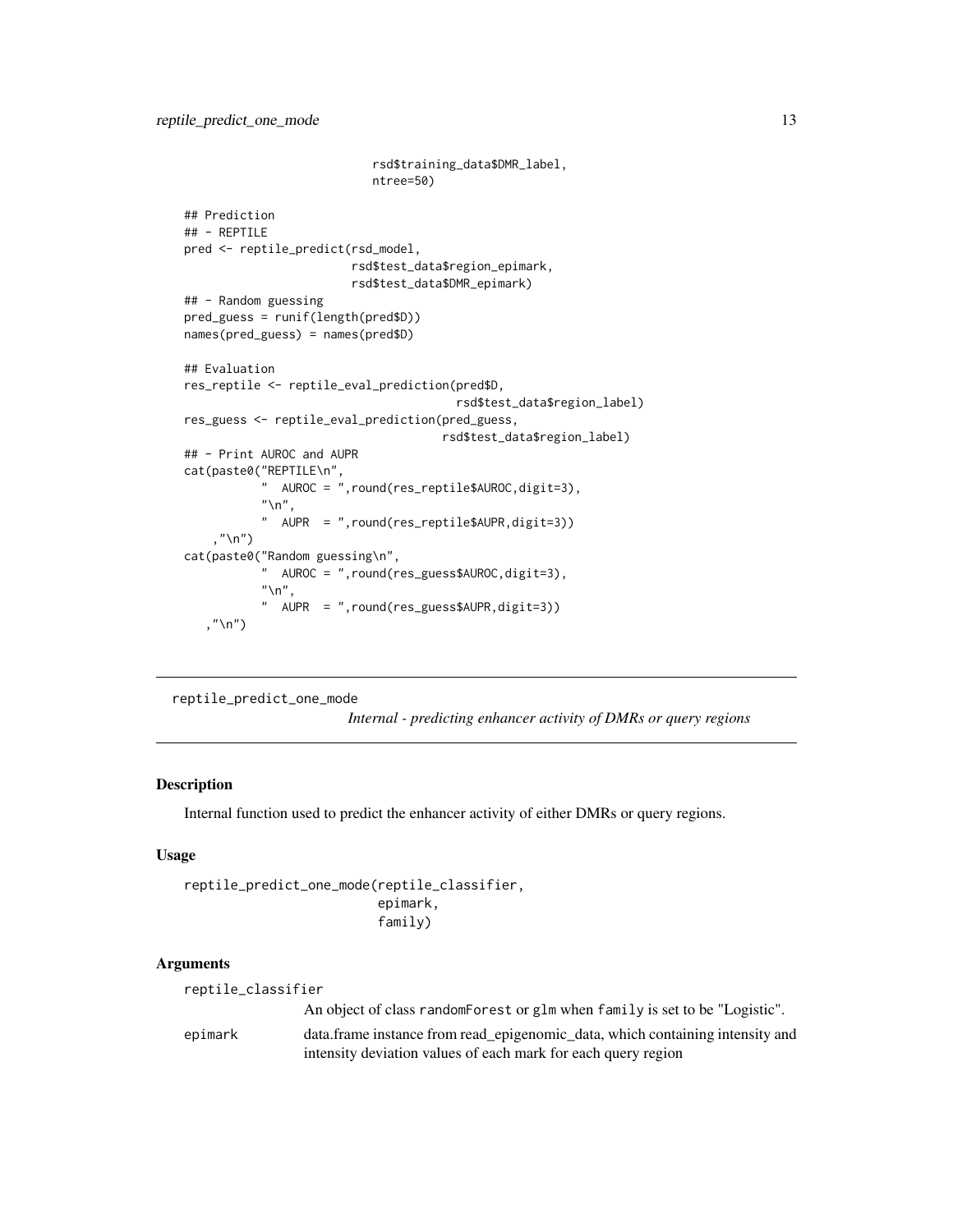<span id="page-13-0"></span>

| family | classifier family used in the enhancer model |
|--------|----------------------------------------------|
|        | Default: RandomForest                        |
|        | Classifiers available:                       |
|        | - RandomForest: random forest                |
|        | T a alatia. Ta alatia segunduan i            |

# - Logistic: logistic regression

# Value

A vecotr of enhancer score of each query region or DMR

#### Author(s)

Yupeng He <yupeng.he.bioinfo@gmail.com>

# See Also

[reptile\\_predict](#page-8-1), [reptile\\_predict\\_genome\\_wide](#page-10-1)

<span id="page-13-1"></span>reptile\_train *Learn a REPTILE enhancer model*

# Description

Learn a REPTILE enhancer model based on epigenomic signature of known enhancers.

# Usage

```
reptile_train(epimark_region, label_region,
              epimark_DMR = NULL, label_DMR = NULL,
              family = "randomForest", ntree = 2000,
              nodesize = 1)
```
# Arguments

|              | epimark_region data.frame instance from read_epigenomic_data, which containing intensity and<br>intensity deviation values of each mark for each query region.                                                                                                                                                 |
|--------------|----------------------------------------------------------------------------------------------------------------------------------------------------------------------------------------------------------------------------------------------------------------------------------------------------------------|
| label_region | factor instance from read_label, containing the label of each query region. The<br>possible values and their meanings of a label are: 0 (not enhancer), 1 (enhancer)<br>and NA (unknwon and it will be ignored).                                                                                               |
| epimark_DMR  | data. frame instance from read_epigenomic_data, which containing intensity and<br>intensity deviation values of each mark for each DMR. If either this value or<br>label DMR is NULL, the output enhancer model will not include a classifier<br>for predicting the enhancer activities of DMRs. Default: NULL |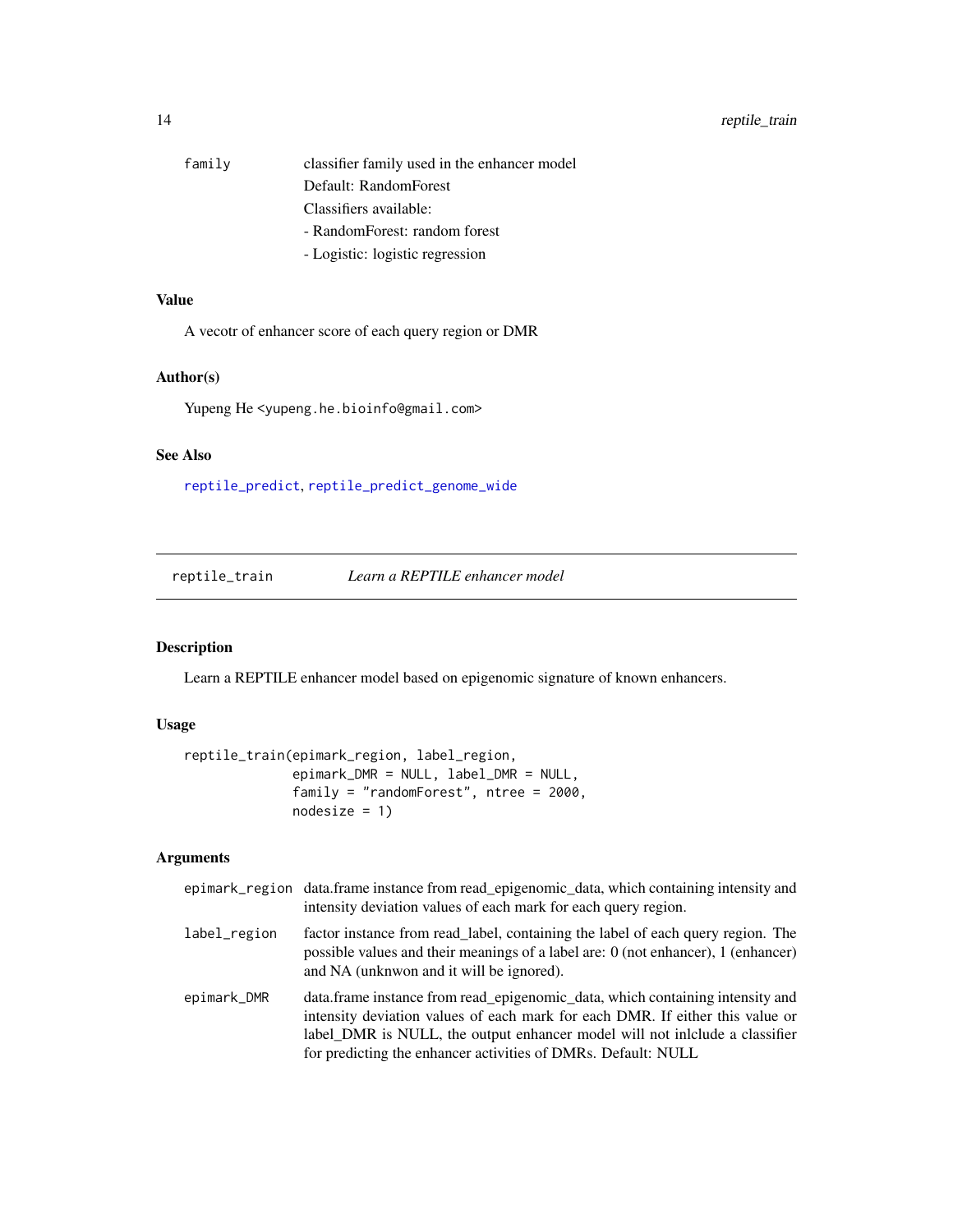# <span id="page-14-0"></span>reptile\_train 15

| label_DMR | factor instance from read_label, containing the label of each DMR. The possible<br>values and their meanings of a label are: 0 (not enhancer), 1 (enhancer) and<br>NA (unknwon and it will be ignored). If either this value or label DMR is<br>NULL, the output enhancer model will not include a classifier for predicting<br>the enhancer activities of DMRs. Default: NULL |
|-----------|--------------------------------------------------------------------------------------------------------------------------------------------------------------------------------------------------------------------------------------------------------------------------------------------------------------------------------------------------------------------------------|
| family    | classifier family used in the enhancer model                                                                                                                                                                                                                                                                                                                                   |
|           | Default: RandomForest                                                                                                                                                                                                                                                                                                                                                          |
|           | Classifiers available:                                                                                                                                                                                                                                                                                                                                                         |
|           | - RandomForest: random forest                                                                                                                                                                                                                                                                                                                                                  |
|           | - Logistic: logistic regression                                                                                                                                                                                                                                                                                                                                                |
| ntree     | Number of tree to be constructed in the random forest model. See the function<br>randomForest() in "randomForest" package for more information. Default: 2000                                                                                                                                                                                                                  |
| nodesize  | Minimum size of terminal nodes. See the function random Forest () in "random-<br>Forest" package for more information. Default: 1                                                                                                                                                                                                                                              |

# Value

A list containing two objects of class randomForest.

| D | Classifier for DMRs. It is an randomForest object or glm object when family<br>is set to be "Logistic".           |
|---|-------------------------------------------------------------------------------------------------------------------|
| R | Classifier for query regions. It is an random Forest object or glm object when<br>family is set to be "Logistic". |

# Author(s)

Yupeng He <yupeng.he.bioinfo@gmail.com>

# References

Breiman, L. (2001), *Random Forests*, Machine Learning 45(1), 5-32.

A. Liaw and M. Wiener (2002), *Classification and Regression by randomForest*, R News 2(3), 18– 22.

# See Also

[read\\_epigenomic\\_data](#page-5-1), [read\\_label](#page-6-1), [reptile\\_predict](#page-8-1)

# Examples

```
library("REPTILE")
data("rsd")
## Training
rsd_model <- reptile_train(rsd$training_data$region_epimark,
                           rsd$training_data$region_label,
```
rsd\$training\_data\$DMR\_epimark, rsd\$training\_data\$DMR\_label,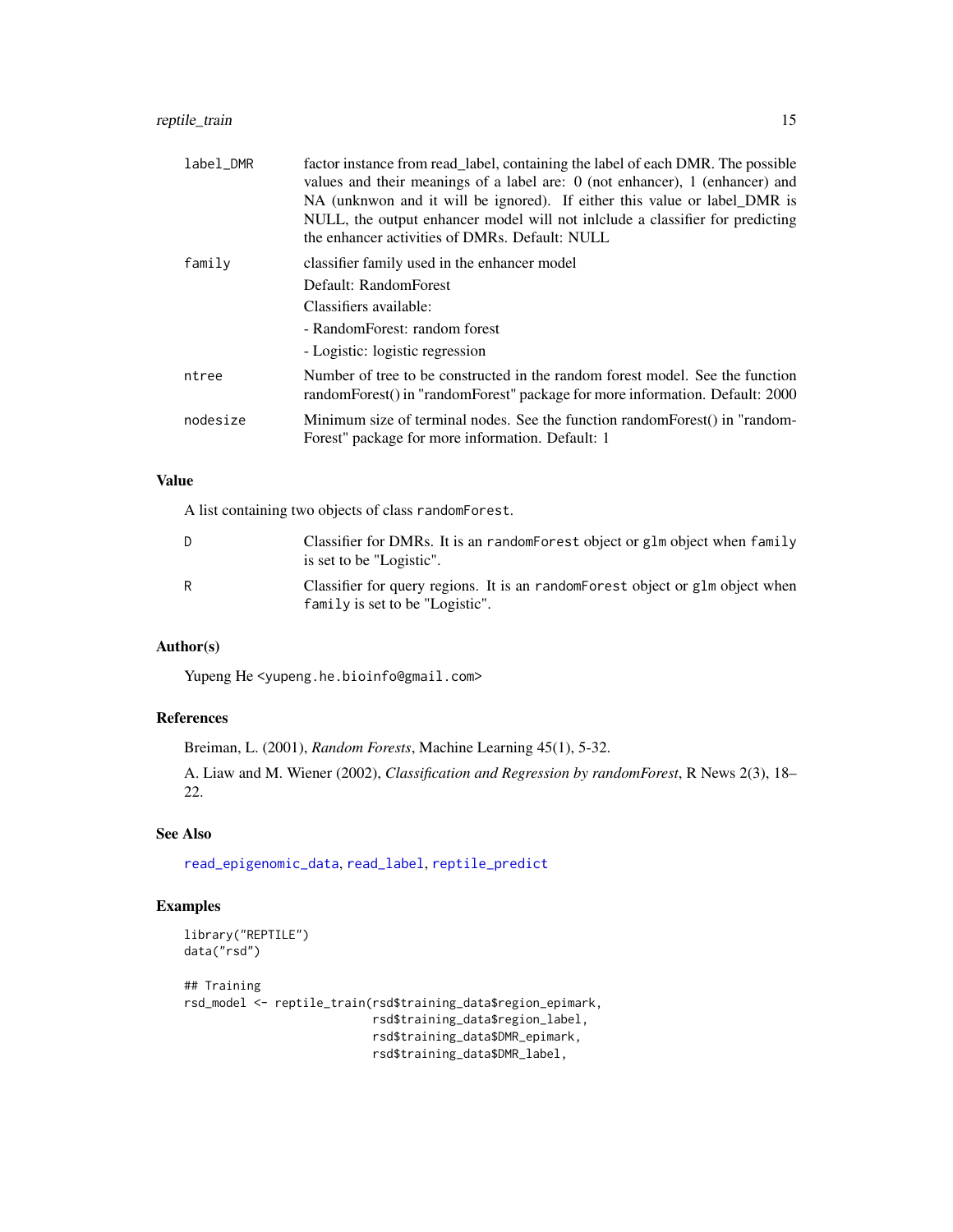ntree=5)

<span id="page-15-0"></span>print(rsd\_model\$D) print(rsd\_model\$R)

reptile\_train\_one\_mode

*Internal - Learn single random forest classifier*

# Description

Internal function to learn a random forest classifier

# Usage

```
reptile_train_one_mode(epimark, label,
                       family, ntree, nodesize)
```
# Arguments

| epimark  | data. frame instance from read_epigenomic_data, which containing intensity<br>and intensity deviation values of each mark for each DMR or query region.                                                       |
|----------|---------------------------------------------------------------------------------------------------------------------------------------------------------------------------------------------------------------|
| label    | factor instance from read_label, containing the label of each query region. The<br>possible values and their meanings of a label are: 0 (not enhancer), 1 (enhancer)<br>and NA (unknwon and will be ignored). |
| family   | Classifier family used in the enhancer model Default: RandomForest Classifiers<br>available: - RandomForest: random forest - Logistic: logistic regression                                                    |
| ntree    | Number of tree to be constructed in the random forest model. See the function<br>randomForest() in "randomForest" package for more information. Default: 2000                                                 |
| nodesize | Minimum size of terminal nodes. See the function randomForest() in "random-<br>Forest" package for more information. Default: 1                                                                               |

# Value

An randomForest object or glm object when family is set to be "Logistic".

# Author(s)

Yupeng He <yupeng.he.bioinfo@gmail.com>

## References

Breiman, L. (2001), *Random Forests*, Machine Learning 45(1), 5-32.

A. Liaw and M. Wiener (2002), *Classification and Regression by randomForest*, R News 2(3), 18– 22.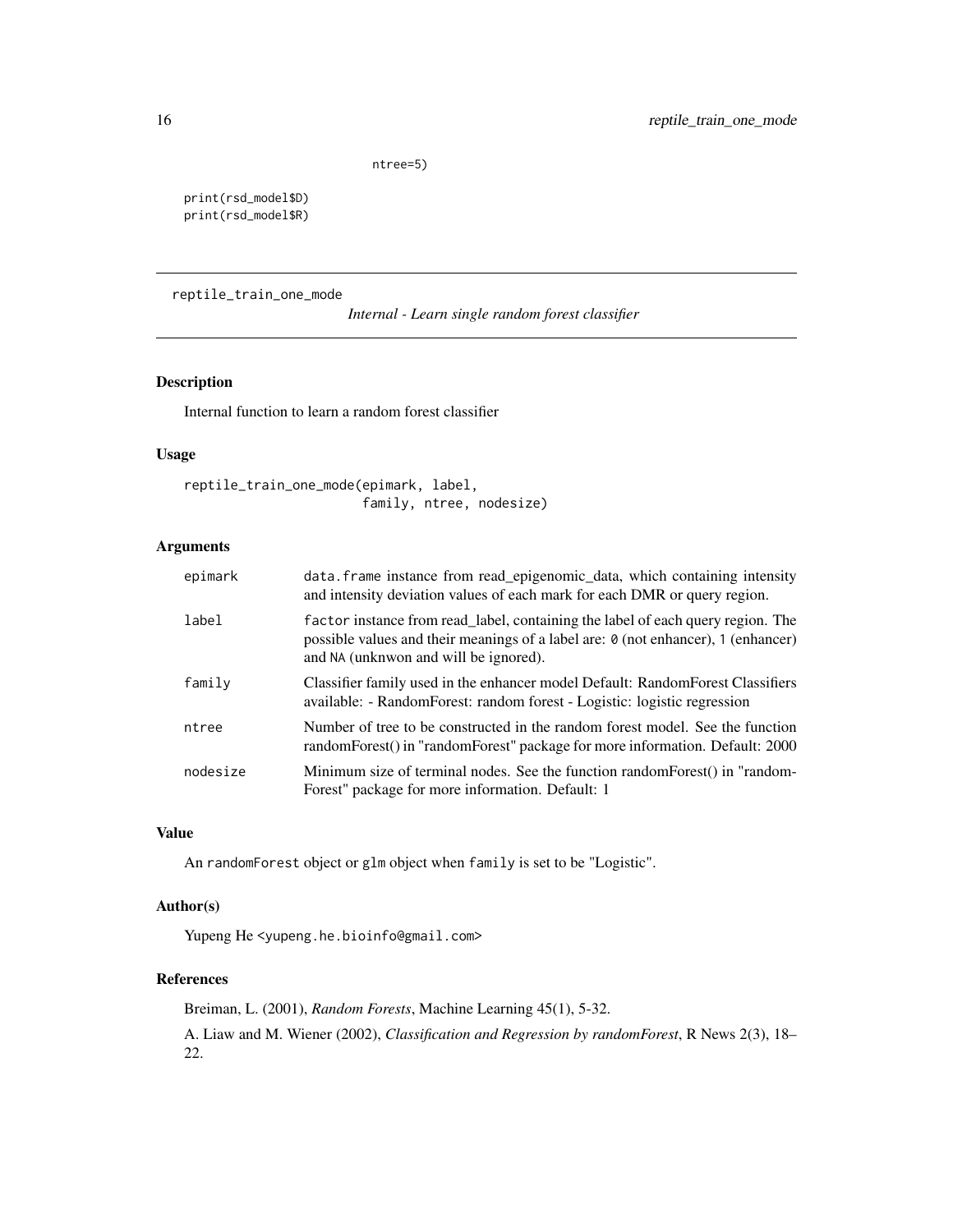#### See Also

[reptile\\_train](#page-13-1)

#### rsd *REPTILE sample data (rsd)*

#### **Description**

sample data for testing REPTILE training, prediction and evaluation.

#### Usage

data(rsd)

#### Format

A list containing two lists.

training\_data is the data used for training REPTILE enhancer model. This list has four elements: region\_epimark, DMR\_epimark, region\_label and DMR\_label. The former two store the epigenomic signatures of query regions and DMRs. The latter two label which a certain query region or DMR is enhancer (1) or negative instance (0)

test\_data is for training REPTILE enhancer model and it has four elements: region\_epimark, DMR\_epimark and region\_label. The former two store the epigenomic signatures of query regions and DMRs. The region\_label indicates whether a certain query region or DMR is enhancer (1) or negative instance (0)

#### Author(s)

Yupeng He <yupeng.he.bioinfo@gmail.com>

#### Source

training\_data was based on the EP300 binding sites (positives), promoters (negatives) and randomly chosen genomic loci (negatives) in mouse embryonic stem cells.

The test\_data data was constructed based on *in vivo* validated mouse sequences from VISTA enhancer browser (Oct 24th, 2015). The labels indicate the activity in mouse heart tissues from E11.5 embryo.

See the papers included in References for details.

# References

He, Yupeng et al., *REPTILE: Regulatory Element Prediction based on TIssue-specific Local Epigenetic marks*, in preparation

Visel, Axel et al. (2007), *VISTA Enhancer Browser - a database of tissue-specific human enhancers* Nucleic acids research 35. suppl 1 <http://enhancer.lbl.gov/>

<span id="page-16-0"></span>rsd 17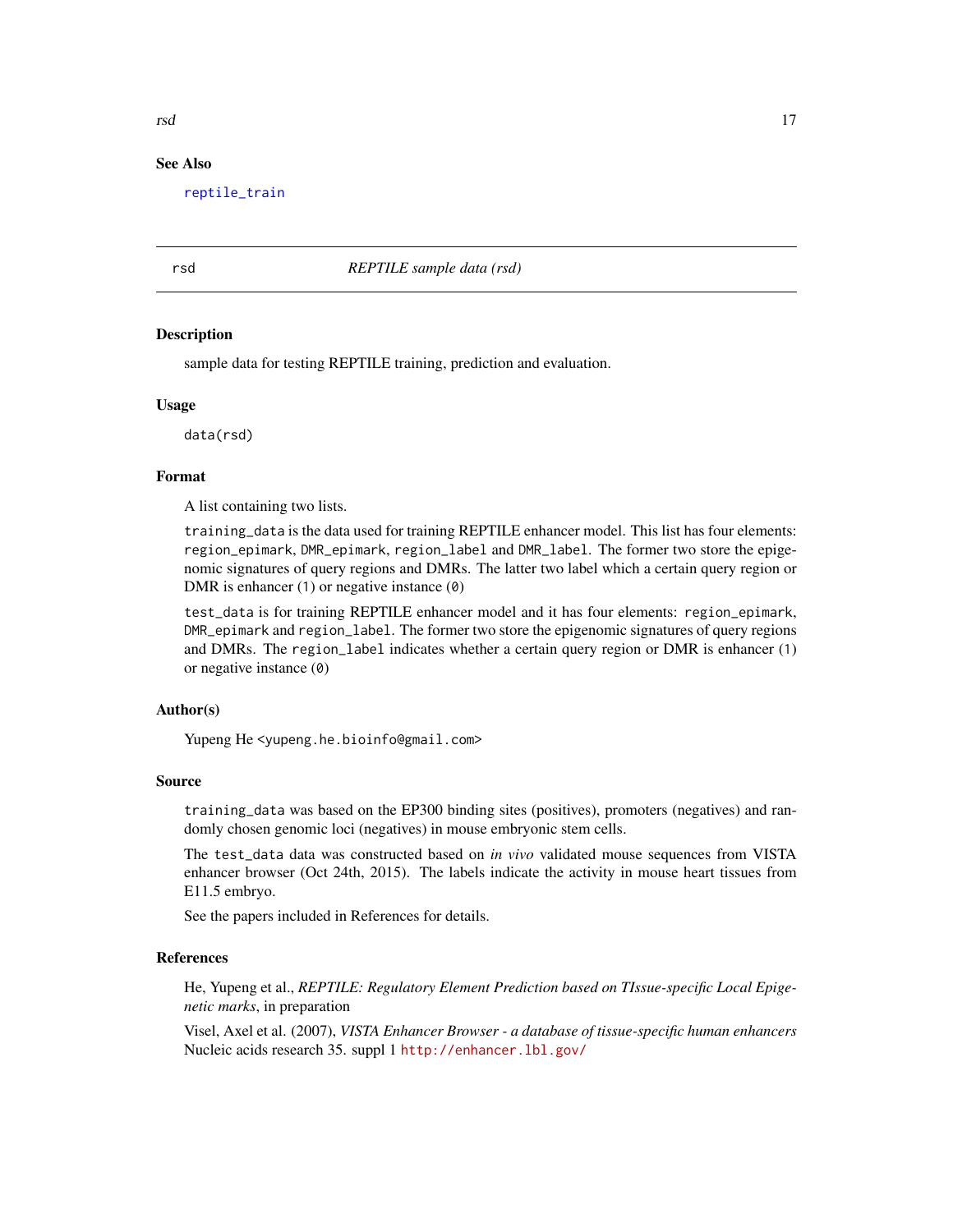```
## Visualizing rsd data
library("REPTILE")
data(rsd)
## Epigenomic signature of query region grouped by labels
ind_pos = rsd$training_data$region_label == 1
pos_region = rsd$training_data$region_epimark[ind_pos,]
neg_region = rsd$training_data$region_epimark[!ind_pos,]
## Epigenomic signature of DMRs grouped by labels
ind_pos = rsd$training_data$DMR_label == 1
pos_DMR = rsd$training_data$DMR_epimark[ind_pos,]
neg_DMR = rsd$training_data$DMR_epimark[!ind_pos,]
## Prepare the data format required for plotting
n = ncol(rsd$training_data$DMR_epimark) ## Number of features
feature_data_DMR = list()
feature_data_region = list()
for(i in 1:n){
    feature_data_DMR <- append(feature_data_DMR,
                               list(neg_DMR[,i],pos_DMR[,i],
                                     NA,NA))
    feature_data_region <- append(feature_data_region,
                                   list(neg_region[,i],pos_region[,i],
                                       NA,NA))
}
## Plot the feature distribution
par(mar=c(4,8,4,4))
## - query region
b <- boxplot(feature_data_region,
             xlab = "feature value",
             notch=TRUE,outline=FALSE,yaxt='n',
             xlim = c(1, n*4-2), ylim = c(-7, 7),horizontal=TRUE,
             col=c(rgb(65,105,225,max=255),rgb(250,128,114,max=255)),
             main = "Feature value distribution in query regions"
             \lambdatext(par("usr")[1]-0.2, seq(1.5,n*4-2,by=4),
     labels=gsub("_","-",colnames(rsd$training_data$region_epimark)),
     xpd = TRUE, adj=1)legend(-8,4*n+4,c("negative","enhancer"),ncol=2,
       fill = c(rgb(250, 128, 114, max=255),rgb(65, 105, 225, max=255)),xpd=TRUE,bty='n')
## - DMR
b <- boxplot(feature_data_DMR,
             xlab = "feature value",
             notch=TRUE,outline=FALSE,yaxt='n',
             xlim = c(1, n*4-2), ylim = c(-7, 7),horizontal=TRUE,
```
18 rsd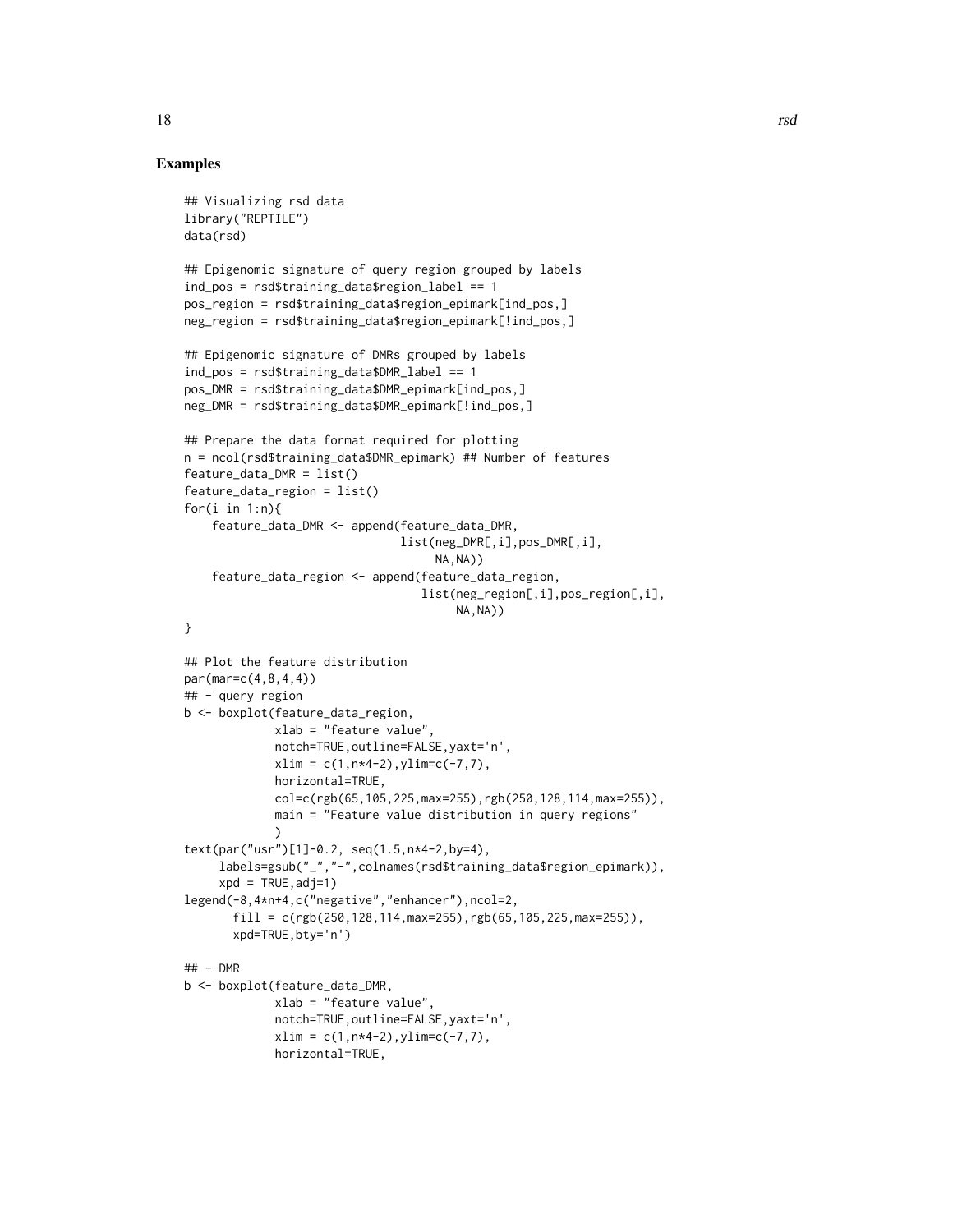```
col=c(rgb(65,105,225,max=255),rgb(250,128,114,max=255)),
```

```
main = "Feature value distribution in DMRs"
             )
text(par("usr")[1]-0.2, seq(1.5,n*4-2,by=4),
     labels=gsub("_","-",colnames(rsd$training_data$DMR_epimark)),
     xpd = TRUE, adj=1legend(-8,4*n+4,c("negative","enhancer"),ncol=2,
       fill = c(rgb(250, 128, 114, max=255),rgb(65, 105, 225, max=255)),xpd=TRUE,bty='n')
```